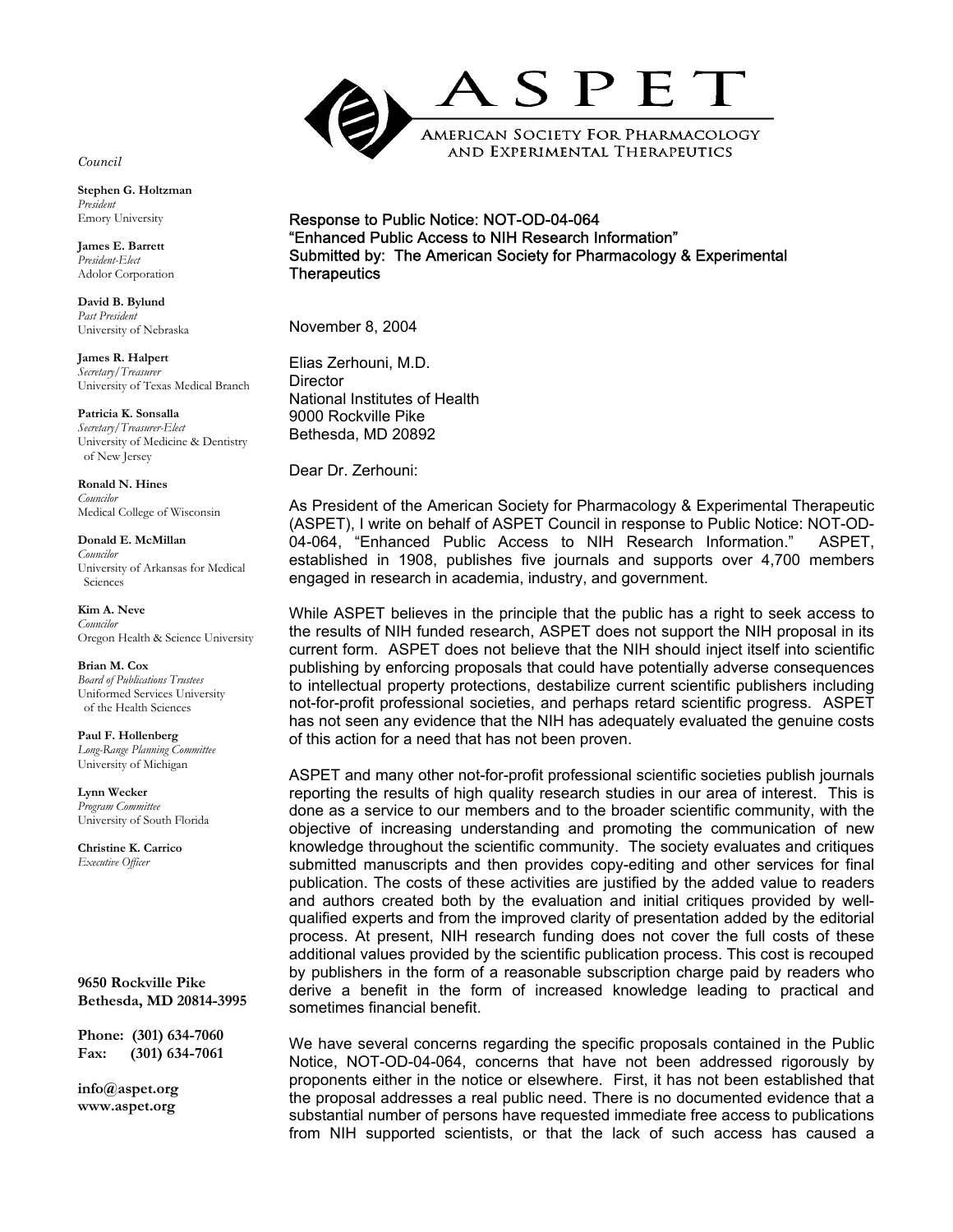significant delay in the access of patients to novel therapies. Under the present system authors and publishers both gain benefit by making available rapidly the results of any study that might offer an immediate advance in therapies, and usually do so with as much publicity as possible. The NIH proposal does not address how the public benefits from free access to highly technical scientific material that the lay person would likely not understand or be able to apply with any clinical relevance to their own personal medical needs.

Second, there is no credible estimate of costs. Funds that will have to be committed by NIH to support this proposal are likely to reduce the funding available for the conduct of investigator-initiated research. For productive researchers, the proposals will result in considerable cost-shifting, with some researchers possibly unable to find funds to cover the costs of publication of all their research results. Significant limitations in the analysis of the costs of the new proposals include a failure to consider the costs to the NIH implicit in the implementation of proposed policy in the form of technical and manpower resources, to scientists in the form of increased manuscript publications costs that may not be reimbursed by all funding agencies, and to society journals in the form of potential loss of subscriptions. Specifically, there is inadequate consideration of:

- The costs to NIH of supporting the infrastructure necessary to maintaining unlimited access to manuscripts from all NIH-funded research in relatively inaccessible manuscript form.
- The costs to professional society publishers who may lose a significant part of their subscription base as a result of the loss of exclusivity in publication (who will pay for a journal subscription if free access to many articles in the journal is freely available within a few weeks?). With reduced subscription income, journals will have to charge all authors a high publication fee. The costs of publication will be transferred from a large number of subscribers who gain benefit from access to the information to a small number of publishing authors.
- The costs to the NIH of supplementing each funded grant with adequate funds to cover the total costs of manuscript publication. How will patients benefit by diverting money from research on disease to the underwriting of publication costs?
- The costs to authors who are not supported by NIH research funds to cover the costs of publication of their research results. These authors will have to find the additional funds to cover their increased publication costs from other sources.
- The potential impact on young scientists who are particularly likely to be included among those without NIH support. They may find that they cannot afford to publish in prestigious journals that can ensure the widest distribution of their results and thus facilitate their career progression.

We are also concerned about the philosophical implications of the proposed requirement that all published research generated in all or in part from studies conducted with funds provided by NIH will be published in a federally mandated scientific repository of information.

- A federally mandated repository runs counter to the idea of academic freedom in scholarly discourse; the potential exists for government and agency censorship of publishable material and could compromise the integrity of the scientific record.
- The notice ambiguously states that grantees provide NIH with manuscript copies "...if the research was supported in whole or in part by NIH funding." NIH support of published research may only be a small fraction of the total support for the project; in some cases only one author of many is in receipt of NIH funding.